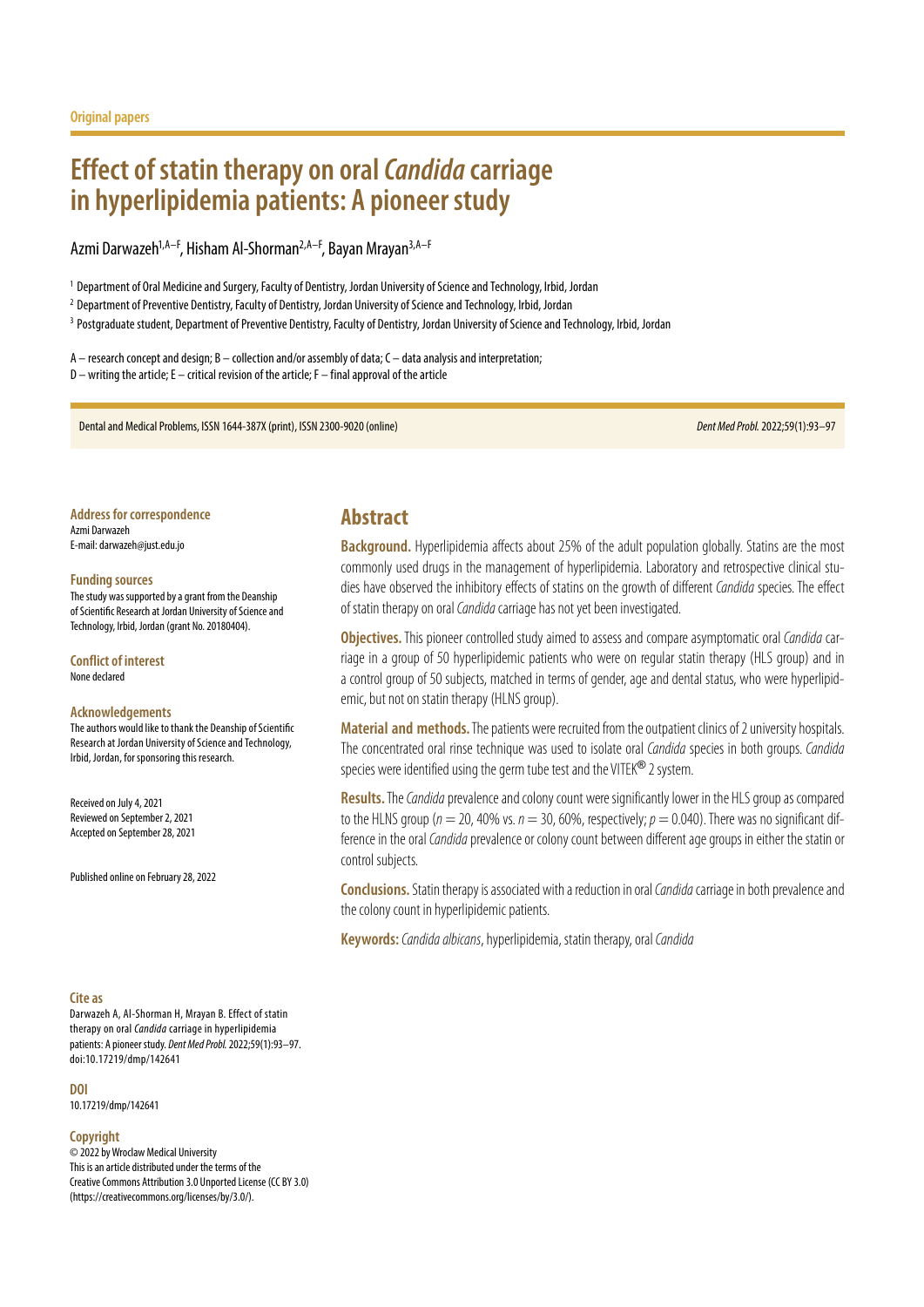## **Introduction**

Elevated blood cholesterol (hypercholesterolemia) is a common metabolic disorder that affects about 25% of adults globally and 44.3% of adult Jordanians.<sup>1</sup> Statins, such as simvastatin and atorvastatin, are the most commonly prescribed medications to control hypercholesterolemia.<sup>2</sup> Statins are 3-hydroxy-3-methylglutaryl coenzyme A (HMG-CoA) reductase inhibitors that interfere with the biosynthesis of cholesterol. The main antifungal action of polyenes (nystatin and amphotericin B) has been shown to be the destruction of ergosterol, a component of the fungal cell wall (the fungal counterpart of mammalian cell cholesterol), leading to the leakage of the fungal cell cytoplasm and cell death.<sup>2</sup>

*Candida* species are widely spreading opportunistic pathogens that constitute part of the oral ecology in up to 60% of normal individuals, with racial and geographic variations. They can cause superficial or, more seriously, hematogenous infections if the host immune barriers are breached, either on the local or systemic level.3

Reports have described several pleiotropic effects of statins apart from their serum cholesterol-lowering action, including anti-oxidative, anti-inflammatory, immunomodulatory, and antimicrobial properties.<sup>4</sup> A review of the literature revealed several studies describing the antifungal effects of statins.<sup>5</sup> Relevant to this, simvastatin inhibited the formation of the *Candida albicans* (*C. albicans*) biofilm in an in vitro study.6 Several studies have shown the growth inhibitory effects of statins against different *Candida* species.<sup>6-10</sup> On the clinical side, a retrospective multicenter cohort study of 326 patients with candidemia reported candidemia in 13.5% of statin users as compared to 86.5% of statin non-users.<sup>11</sup> Another study included 1,019 diabetic patients who underwent lower gastrointestinal tract surgery; the patients who were on statin therapy had significantly fewer positive cultures for *Candida* species from the samples of blood, urine, sputum, and peritoneal fluid during hospitalization.12 However, one animal study found that atorvastatin lowered the survival rate in a group of mice infected with *C. albicans* via peritoneal injection as compared to infected mice which were not treated with atorvastatin.<sup>13</sup> Welch et al. reviewed 124 candidemia episodes and concluded that statin use did not alter mortality, the length of hospital stay or intensive care requirement.<sup>14</sup>

To the authors' knowledge, no prospective clinical study has investigated the effect of statin therapy on the asymptomatic oral carriage of *Candida* species. The aims of this pioneer study were to assess and compare oral *Candida* species carriage, i.e., the positive oral isolation of *Candida* species without any clinical signs or symptoms of candidal infection, in a group of hypercholesterolemia patients who were on statin therapy and in a control group of hypercholesterolemia patients, matched in terms of gender, age and dental status, who were not on statin therapy.

## **Material and methods**

### **Study subjects**

The subjects of this study were recruited from the Internal Medicine Clinic at King Abdullah University Hospital (KAUH), the Family Medicine Clinic at Jordan University of Science and Technology Health Center and the Internal Medicine Outpatient Clinic at Princess Basmah Teaching Hospital in Irbid, Jordan, between February 2019 and July 2019. The subjects willingly agreed to participate in the study and signed a formal consent form. The study group was composed of 50 hyperlipidemic patients who were on regular statin therapy to control their hypercholesterolemia, in addition to dietary regime and physical activity, for at least 8 months; they were called the hyperlipidemia statin group (HLS group). The control group consisted of 50 gender-, age- and dental status-matched hyperlipidemic patients whose hyperlipidemia was managed only by diet control and physical exercise. They were not on statin therapy and were called the hyperlipidemia nonstatin group (HLNS group). The minimal sample size for this pioneer study was determined after consultation with a biostatistician. Hyperlipidemic patients were identified based on previous serum cholesterol level investigations that were requested and confirmed by their attending physicians.

The inclusion criteria were as follows:

- adult patients diagnosed with hypercholesterolemia;
- non-smokers; and
- dentate subjects with at least 10 teeth.
	- The exclusion criteria were as follows:
- subjects with a removable dental prosthesis;
- tobacco smokers;
- diabetic or hypertensive subjects;
- subjects with complaints of xerostomia;
- subjects with a history of oral candidosis for the last 6 months;
- subjects who were on antibacterial, antifungal or immunosuppressant therapy;
- subjects who were using an antiseptic mouthwash regularly for the last 6 months; and
- subjects who exhibited mucosal changes suggestive of candidosis, clinically evident calculus or overt gingival inflammation.

The subjects in the HLS group were recruited into the study first. Then, the HLNS subjects who matched the corresponding subjects in the HLS group were included.

#### **Microbiological investigations**

The concentrated oral rinse technique described by Samaranayake et al. was used for quantitative and qualitative oral *Candida* isolation.<sup>15</sup> Briefly, each subject was supplied with 10 mL of 0.9% sterile normal saline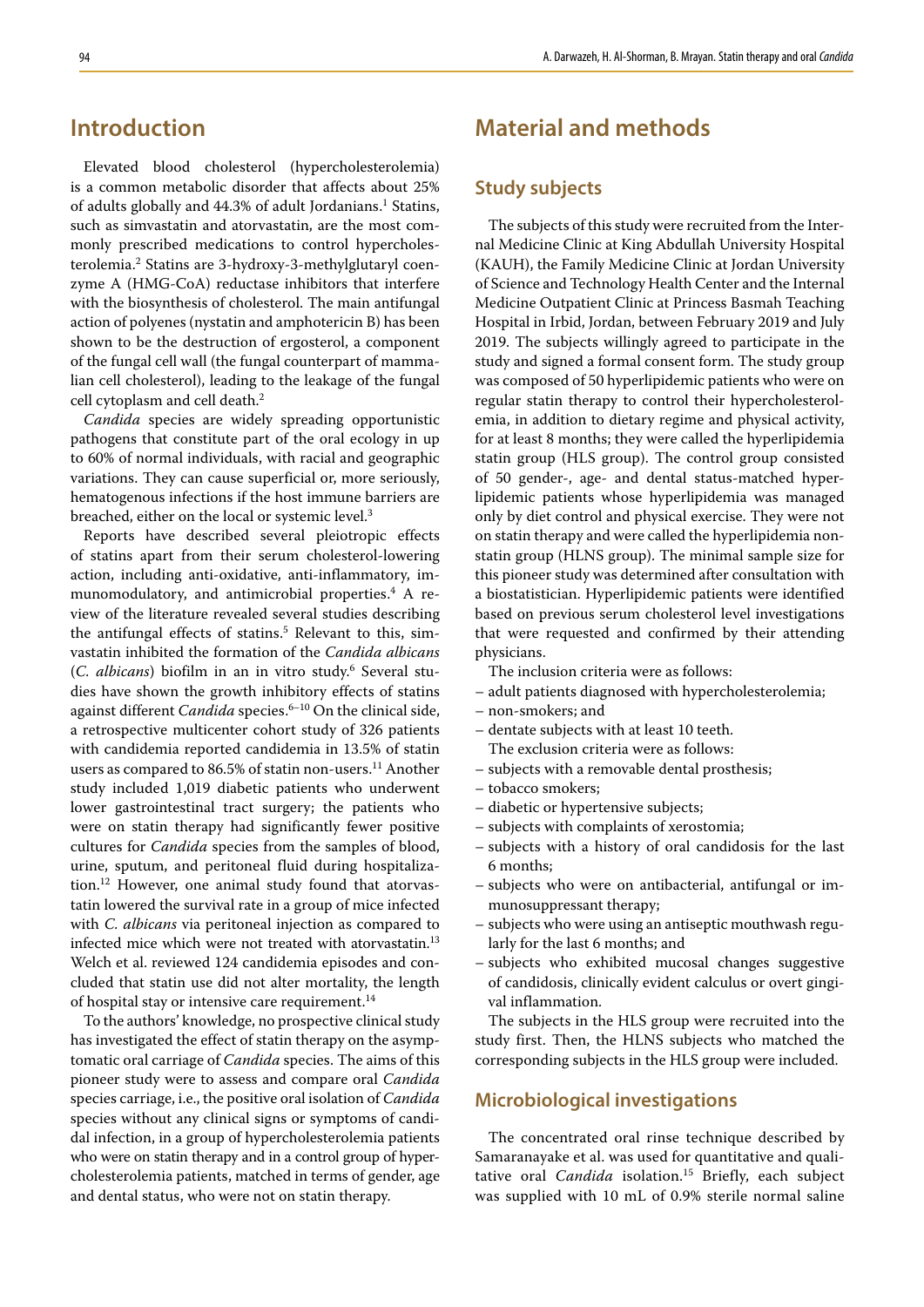in a universal container. They were asked to rinse their mouth thoroughly with the saline solution for one full minute, and then return the rinse into the container. The samples were transported immediately in an icebox to the microbiology laboratory at KAUH for *Candida* species identification. The mouth rinse was centrifuged at 1,700 g for 15 min and the supernatant was discarded. The deposit was reconstituted in 1 mL of 0.9% sterile normal saline and agitated with a vortex mixer (Assistent®; Glaswarenfabrik Karl Hecht, Sondheim vor der Rhön, Germany) for 1 min. Subsequently, 0.1 mL of the reconstituted suspension was inoculated onto a culture plate of Sabouraud dextrose agar (Oxoid, Basingstoke, England) and incubated aerobically at 37°C for 48 h. *Candida* colonies were identified based on the colony color, texture and morphology, and the purity of the culture was determined microscopically, using the wet mount technique with a ×100 objective. The colonies on the plate were counted, and the number was multiplied by 10 to calculate the number of colony-forming units per 1 mL of the rinse (CFU/mL). *Candida albicans* and other species were identified using the germ tube test<sup>16</sup> and the VITEK® 2 system with new colorimetric yeast cards (bioMérieux, Durham, USA).<sup>17</sup>

The study protocol was reviewed and approved by the Institutional Review Board at KAUH (ref No. 1/116/2018) in compliance with the Declaration of Helsinki.

### **Statistical analysis**

The data was analyzed using the SPSS Statistics for Windows software, v. 17.0 (SPSS Inc., Chicago, USA). The Shapiro–Wilk test was used to check for the normality of continuous data. The  $\chi^2$  test was used for categorical data. The Mann–Whitney *U* test was used for nonnormally distributed data. The level of significance was established at  $p \leq 0.05$ .

## **Results**

### **Biographic and clinical data**

This study included a total of 100 subjects. Each of the study groups was composed of 27 (54%) males and 23 (46%) females. The mean age in the HLS and HLNS groups was  $55.6 \pm 10.5$  years and  $55.1 \pm 10.8$  years, respectively, and the age range was 37–80 years.

At the time of the study, 28 (56%) subjects in the HLS group were on simvastatin, 14 (28%) were on atorvastatin, 5 (10%) were on fluvastatin, and 3 (6%) were on lovastatin. At the time of inclusion in the study, 42 (84%) of the HLS subjects were on a 20 mg daily dose, while only 3 (6%) were on 10 mg, 3 (6%) were on 40 mg, 1 (2%) was on 60 mg, and 1 (2%) was on 80 mg.

#### **Oral** *Candida* **carriage**

As presented in Table 1, the prevalence and mean count of the isolated oral *Candida* species were significantly lower in the HLS group as compared to the HLNS group. *Candida albicans* was the most commonly isolated species in both groups. In addition, a lower number of species was isolated in the HLS group  $(n = 4)$  as compared to the HLNS group  $(n = 6)$ . The prevalence of *C. albicans* was lower, although not statistically significantly, among the HLS group (18%) as compared to the HLNS group (30%).

The statistical analysis showed no significant association between either the prevalence or the mean count of the isolated oral *Candida* species and the subject's age or the duration of statin therapy (Table 2).

## **Discussion**

To the author's knowledge, this pioneer clinical study is the first to investigate the effect of statin therapy on the oral carriage of *Candida* species. The finding that the oral cavity of 60% of the hyperlipidemic patients who were not on statin therapy was colonized by *Candida* is comparable to the 57.7% prevalence previously reported among the general population from the same geographic area, $18$ which gives validity to the current results. It may be suggested that hyperlipidemia per se is not a factor that affects oral *Candida* carriage. *Candida albicans* has previously been shown to be the most common *Candida* species isolated from the oral cavity, $3$  which is consistent with the results of the present study. The concentrated oral rinse technique used in this study is known for its superiority, both qualitatively and quantitatively, in the overall candidal sampling of the oral cavity.<sup>15</sup> In an attempt to neutralize the possible effects of any confounders, the study group and control group subjects were closely matched for gender, age and the dental status, and strict inclusion and exclusion criteria were implemented.

|                         | Table 1. Prevalence and mean count of different Candida species isolated |  |
|-------------------------|--------------------------------------------------------------------------|--|
| from the study subjects |                                                                          |  |

| Variable          | <b>HLS</b><br>$(n = 50)$ | <b>HLNS</b><br>$(n = 50)$ | <i>p</i> -value | <b>Total</b><br>$(N = 100)$ |
|-------------------|--------------------------|---------------------------|-----------------|-----------------------------|
| C. albicans       | 9(18)                    | 15 (30)                   | 0.160           | 24(24)                      |
| C. kefyr          | 1(2)                     | 3(6)                      | 0.617           | 4(4)                        |
| C. dubliniensis   | 7(14)                    | 3(6)                      | 0.318           | 10(10)                      |
| C. spherica       | 0(0)                     | 5(10)                     | 0.056           | 5(5)                        |
| C. krusei         | 0(0)                     | 1(2)                      | 1.000           | 1(1)                        |
| C. glabrata       | 3(6)                     | 3(6)                      | 1.000           | 6(6)                        |
| Total             | 20(40)                   | 30(60)                    | $0.040*$        | 50 (50)                     |
| Count<br>[CFU/mL] | $49.1 + 18.0$            | $162.6 + 28.0$            | $0.0001*$       | $105.8 \pm 24.0$            |

Data presented as number (percentage) (*n* (%)) or as mean ± standard deviation (*M* ±*SD*). HLS – hyperlipidemia statin group; HLNS – hyperlipidemia non-statin group; CFU – colony-forming unit; \* statistically significant.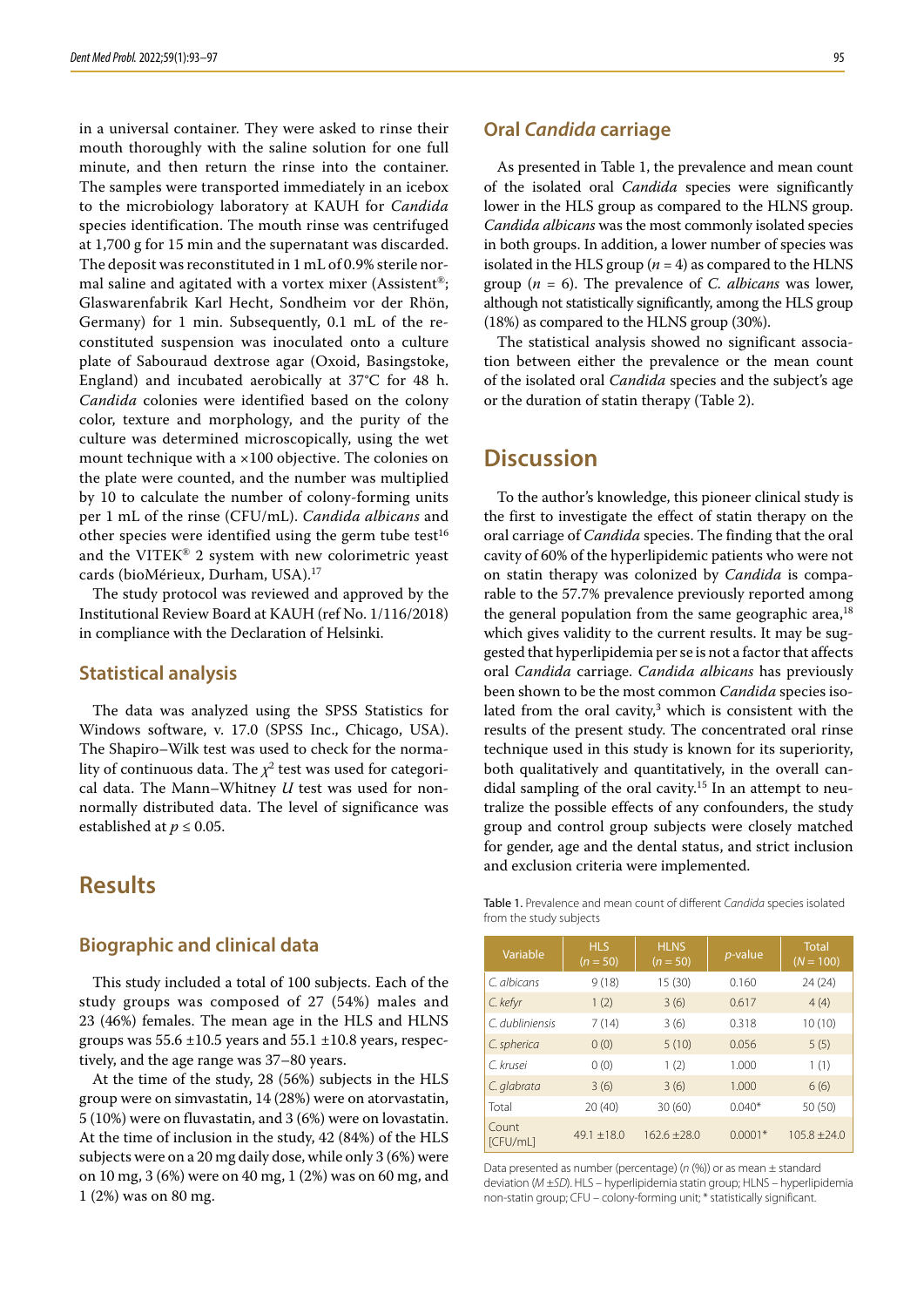|                                                                                                   | Variable            | Prevalence | $p$ -value | Count<br>[CFU/mL] | $p$ -value |
|---------------------------------------------------------------------------------------------------|---------------------|------------|------------|-------------------|------------|
| $<$ 50 ( $n = 18$ )<br>$51-60 (n = 16)$<br>Age<br>[years]<br>$>60 (n = 16)$<br>total ( $n = 50$ ) |                     | 8(44.4)    | 1.000      | $36.9 \pm 11.0$   | 0.950      |
|                                                                                                   |                     | 6(37.5)    |            | $26.9 \pm 5.0$    |            |
|                                                                                                   |                     | 6(37.5)    |            | $83.7 \pm 18.0$   |            |
|                                                                                                   |                     | 20(40.0)   |            | 49.1 $\pm$ 18.0   |            |
| Duration<br>of statin therapy<br>[months]                                                         | $<$ 24 ( $n = 20$ ) | 9(45.0)    |            | $18.2 \pm 6.0$    |            |
|                                                                                                   | $25 - 70 (n = 19)$  | 7(36.8)    | 1.000      | $86.4 \pm 17.0$   | 0.860      |
|                                                                                                   | $>70 (n = 11)$      | 4(36.4)    |            | $27.3 \pm 12.0$   |            |

Table 2. Relationship between the prevalence and mean count of the isolated oral *Candida* species and the patient's age and the duration of statin therapy in the HLS group

Data presented as *n* (%) or as *M* ±*SD*.

The antifungal potential of statins has been described in several animal and laboratory studies. $6-10,19$  To date, this study is the first clinical investigation to demonstrate that statin therapy is associated with a significant reduction in oral *Candida* colonization, both qualitatively and quantitatively. The antifungal mechanisms of statins are not clear. Statins lower cholesterol levels in blood through their action on HMG-CoA reductase, an essential enzyme for the biosynthesis of cholesterol. It is widely believed that fungal HMG-CoA reductases may also be inhibited by statins, resulting in reduced levels of cell wall ergosterol (the fungal equivalent of cholesterol), and the subsequent disruption of the synthesis of the candidal cell wall, which leads to the loss of intracellular components and cell death.<sup>5</sup> This hypothesis was indirectly supported by the research which determined that the addition of exogenous ergosterol to the statin–*Candida* assay overcame the inhibitory effect of simvastatin.<sup>19,20</sup> Ting et al. in their systematic review described other possible antifungal mechanisms of statins.21 Statins may indirectly affect fungal cell signaling, proliferation and differentiation through the inhibition of the synthesis of isoprenoid. In addition, statins can adversely affect the synthesis of HMG-CoA reductaseassociated fungal products, such as farnesol, which is a virulence factor of *C. albicans*. Moreover, statins may also cause the direct apoptosis of fungal cells by inhibiting protein isoprenylation. Statins inhibit the synthesis of different prenyl groups in fungi, which are important for the attachment of lipids to the heterotrimeric G-proteins gamma subunit, guanosine triphosphate(GTP)-binding protein (Ras) and Ras-like proteins. Statins may also inhibit G-protein actions and Ras or Ras-like signaling, which are vital for fungal proliferation and differentiation.<sup>21</sup> In summary, it is likely that more than a single mechanism may be acting simultaneously to inhibit fungal activity.

According to the current results, the duration of statin therapy did not seem to have a significant effect on oral *Candida* carriage. It happened that the majority of the study subjects (84%) were on a 20 mg daily dose and the other 16% were administered other doses, which rendered any statistical attempt to explore the relationship between

*Candida* colonization and the statin dose inappropriate. This unavoidable shortcoming was a stumbling block in the way of studying the effect of different statin types and doses on oral *Candida* colonization, which could be overcome in future studies. Nevertheless, laboratory studies have shown simvastatin and atorvastatin to have a superior inhibitory effect on *C. albicans* over other statins.<sup>6,10,16</sup> At the time of the present study, 84% of the HLS group were on either simvastatin or atorvastatin.

While reviewing the literature, it was observed that not all *Candida* species were equally susceptible to the statin inhibitory effect, but *C. albicans* was the most sensitive.<sup>22</sup> This may explain the wide discrepancy in the prevalence of *C. albicans* between the HLS group (18%) and the HLNS group (30%) observed in the present study. It would be valuable for this observation to undergo further investigation.

Whether the achievable serum levels of therapeutic doses of statins are inhibitory to fungal activity is still a matter of debate. Several studies have shown that high concentrations of statins, well above the maximum achievable serum level in humans in therapeutic doses, were needed to induce an antifungal effect.<sup>5,19</sup> On the other hand, a study by Nogueira Brilhante et al. demonstrated that the minimum inhibitory concentration (MIC) of simvastatin against *C. albicans* was similar to the serum levels of the drug when administered to control blood cholesterol.<sup>6</sup> It is tempting to speculate about the presence of genotyping differences in susceptibility to statins among *Candida* species. Further clinical studies are needed to investigate whether the therapeutic doses of statins can produce salivary levels of the drug that are sufficient to inhibit fungal activity, and to elucidate whether statins combined with antifungal agents can aid in controlling recalcitrant oral candidiasis. Research has shown that when statins are combined with a number of clinically used antifungal agents, they act synergistically and result in substantial decreases in the the therapeutic doses of antifungal agents.5,6,10 According to these results, whether statins can be applied in the current clinical practice to treat oral fungal infections needs more investigation.